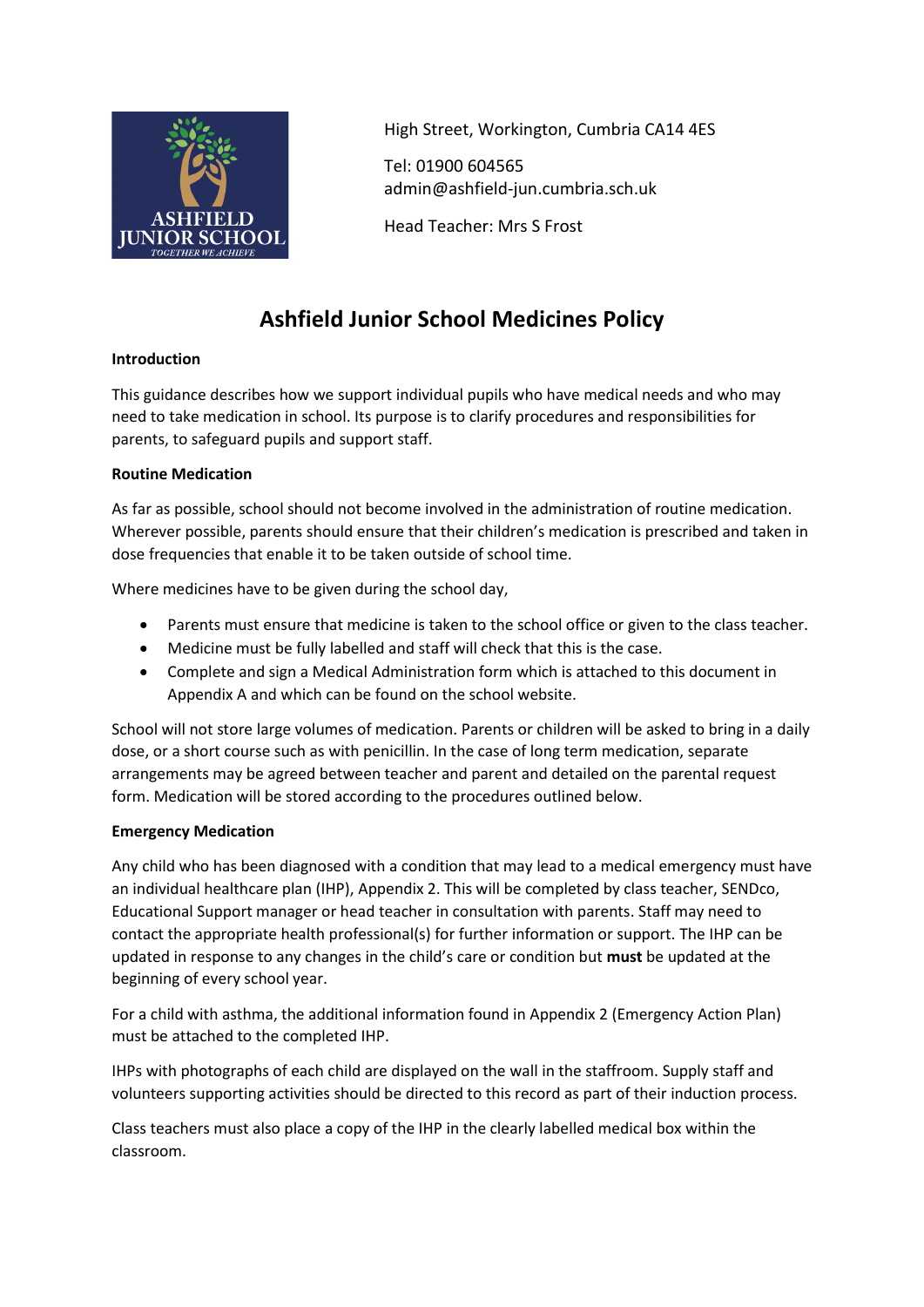### **Generic Medication**

If a pupil suffers regularly from acute pain, parents must supply and authorise the administration of painkillers through completion of a Medical Administration form following the procedure for routine medicine as above.

Pupils may be given access to a school inhaler for asthma but only if they already have a completed IHP under the emergency medication procedure. It is the class teacher's responsibility to ensure the IHP is in place. **The school inhaler can only be administered by a member of the Safeguarding Team.**

Drinks and bottles – Staff must be vigilant when children bring liquids into school in their own containers. If they suspect the bottle may contain anything other than water (e.g. steroids, Movicol) they should notify the DSL or a member of the Safeguarding Team immediately. Medicines should not be hidden in a child's food or drink as they have a right to refuse taking medication. A child must always know if they are being given medication.

# **Storage of Medicines**

Where medicine is stored, the supplied container must be labelled with the name of the pupil, the name and dose of the drug, and the frequency of administration. Where a pupil needs two or more prescribed medicines, each must be in a separate container. Staff need to be aware of the potential dangers to children if they are given a substance from an unlabelled or incorrectly labelled container.

Medicines may be stored in the following locations:

- In the small refrigerator in the kitchen area of the Kingdom.
- •
- In the locked medicine cabinet in the Kingdom. The location of the key is known to all staff. (Eg. Routine medication, back-up emergency medication, generic medication).
- In a clearly labelled location in the classroom where it cannot be accessed by children. (Eg. Inhalers and epi pens). Supply staff should have this pointed out to them as part of their induction process.

Where appropriate, pupils should know where their medicine is stored. They should know who to ask if they need to gain access to it. Children with Epi-pens must have **two** Epi-pens in school at all times. Both pens must be labelled with the child's name and class and will be stored in the emergency medication box in the classroom. The box **MUST** be clearly visible and/or with a sign which indicates where the medication is stored.

#### **Monthly checks on Long-term and Emergency medication**

All medicines in school must be checked for expiry dates **at least** monthly, bearing in mind that medicines have very varied shelf lives. Staff need to work with parents to ensure that medicine is always in date and available should a child need it.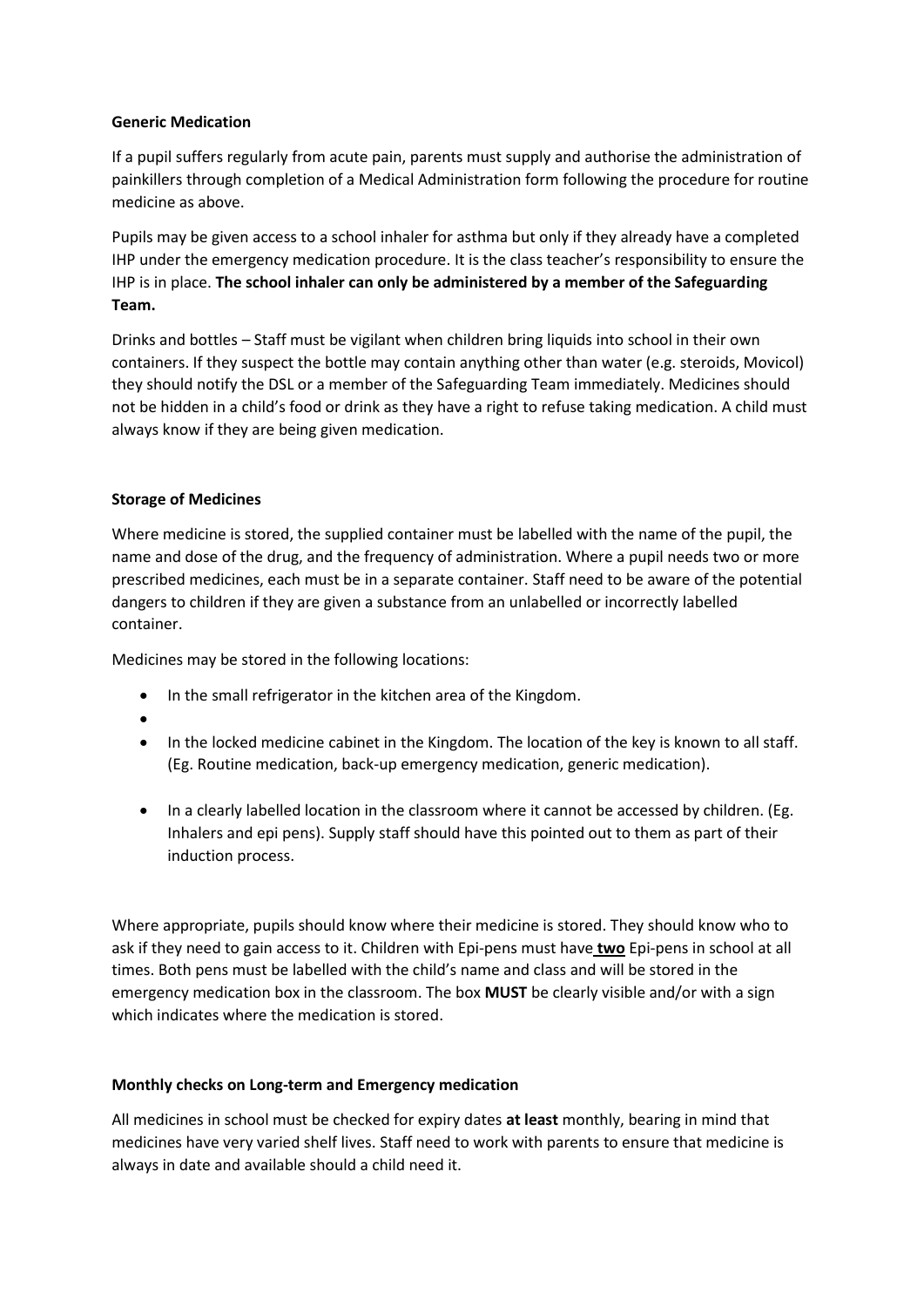### **Medicines Off- Site**

For example: on excursions, going swimming or for sports activities. Teachers will complete a risk assessment for off-site activities and medical needs will form part of this assessment. Emergency medicines must be checked by staff before leaving and kept in their boxes when taken off site.

### **Residential Visits**

Parental consent forms will be sent home with every child who is going on a residential visit. This identifies children's individual care needs, including medical needs. This may include:

- Medication for diagnosed illness
- Allergy alerts
- Permission for the administration of generic medicines such as pain relief, anti-histamine, travel sickness.

Parents of any child who will need specific medicine are required to complete and return the Medical Administration form. When medicine is administered, a member of staff will fill in the MED 1 form. All documentation must be carried by a staff member on the visit along with any specific medicine they may require. On return to school, individual children's medicines are sent home but MED1 forms are filed in the purple folder kept in the Kingdom as a record of medicines given.

Trip leaders are responsible for the safe and appropriate storage of both specific and generic medicines throughout the trip.

### **Refusing Medication**

If a pupil refuses to take medication, staff will not force them to do so. The school will contact the pupil's parent or carer. If necessary, the GP will be contacted. In urgent cases, the school may contact emergency services.

# **Information sharing**

Staff and supply staff will be given information on medical conditions that is necessary for keeping children safe and cared for. Supply staff will be directed to the IHP information centre in the staff room, by the class teacher or TA, and shown the emergency medication store in the classroom as part of their induction.

Apart from this, head teachers and all school staff will treat medical information confidentially. Where information has to be shared, the head teacher will agree with the parent or guardian who else can have access to medical records about the pupil.

# **Disposal of Medicines**

School staff **must not dispose of medicines**. Parents must be asked to collect medicines held at school at the end of each term. Parents are also responsible for the disposal of date-expired medicines. All medicines must be disposed of via a chemist, they cannot be tipped down the drain or put into bins for collection. Parents should be made aware that this is why we cannot dispose of medicines at school.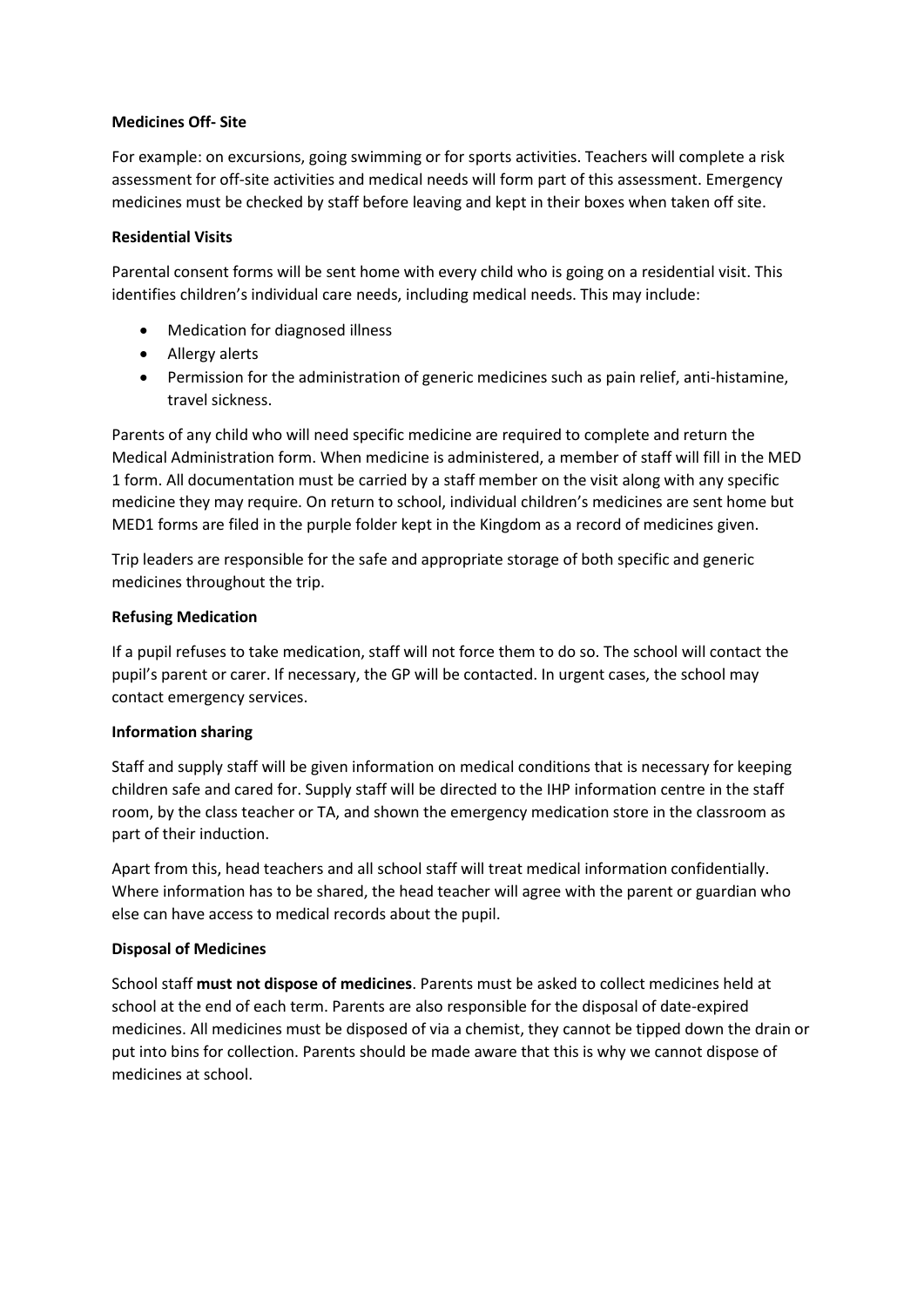### **Staff and visitors' medicines**

Staff and visitors must ensure that their own medical needs are met in school without jeopardising the safety or well-being of other staff or children. All staff and visitors' medicines (paracetamol, antihistamine etc.) **MUST** be stored safely in a place which is secure and inaccessible to children.

Where staff or visitors have medical needs, which may require emergency treatment, it is their responsibility to ensure that they have informed the Headteacher and any other staff members who may be called upon to support in an emergency situation. Information about known health conditions and current medication can then be passed to paramedics, should they need to be called.

Information about staff and visitors medical needs is strictly confidential and should be treated as such.

All visitors **MUST** be informed about this section of the school Medicines Policy on arrival.

#### **Appendices:**

Appendix A: Medication Administration Form (parental permission)

Appendix 1: MED1

Appendix 2: IHP Individual health plan

#### **Review: September 2021**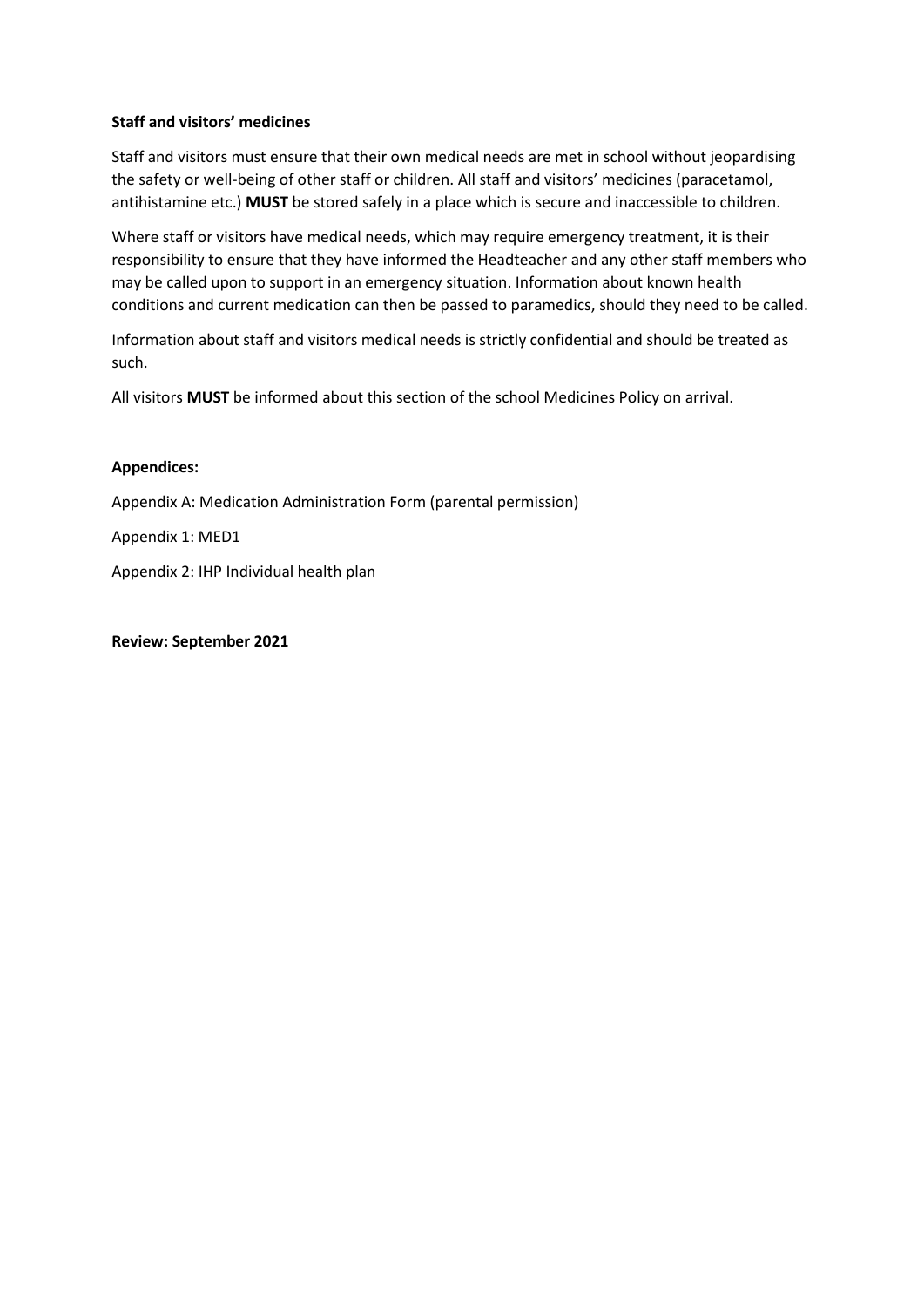### **Medicines Policy and Procedures – Reminder Sheet**

Responsibility for a child's health and well-being lies with their class teacher. Actions may be delegated to a TA but responsibility remains with the class teacher at all times

Check children in your class through Scholarpack and liaise with previous class teacher to ensure that you are aware of the medical needs of all children in your class.

Wherever possible, do not give medication in school. Any medicine taken less than 4 times per day can be given at home. If a child needs to take routine medication in school (eg. For ADHD):-

- ensure that a Medication Administration Form (Appendix A in the Medicines Policy) is completed by parents and a copy put in the medical file in the Kingdom.
- the Med 1 form provides space for recording when each dose is administered and this must be completed by the teacher or TA every time a dose is given.
- check that medicine is fully and officially labelled, check its shelf life and initiate regular checks to make sure that it is always in date.
- ensure that medicine is stored safely, either in the medicine cabinet or in the small fridge in The Kingdom.

If a child has been diagnosed with a condition that may lead to a medical emergency eg. anaphylaxis, asthma…

- immediately complete an individual health care plan (Appendix 2a in the Medicines Policy)
- display this IHP on the wall in the staff room
- Epi-Pens there MUST be 2 pens. Check they are both in date. They should both be stored in an orange medicines bag in a clearly labelled location in the classroom, where it cannot be accessed by children. Pens must be checked to ensure they are in date, at least monthly. Be aware that it may take 2 weeks or more to obtain a new set of Epi-pens. Out of date Epi-Pens must be returned to parents for disposal, and must be returned directly to parents at the end of every term.
- Asthma inhalers store in the class medical box which should be in a secure place and clearly labelled. Pupils should know where their inhaler is stored, and who to ask in order to gain access to it. Use of inhalers must be recorded in Form MED1, which is kept in the class medical box. There is a generic asthma inhaler in school which is kept in the Medicines Cupboard. This can be administered by any member of the Safeguarding Team (IT, SF, ET, EL)
- Ensure that you and supporting staff in your year group are confident in administering emergency medicines and are familiar with the procedures detailed in the Medical Policy.

ALL MEDICINES WILL BE KEPT IN THE KINGDOM, IN THE MEDICAL CABINET OR MEDICINE FRDGE, WITH THE EXCEPTION OF ASTHMA INHALERS AND EPI-PENS.

ALL STAFF MEDICINES MUST BE KEPT SECURELY, EITHER LOCKED AWAY IN A SAFE IN THE CLASSROOM, OR IN THE MEDICINES CUPBOARD IN THE KINGDOM.

PARACETAMOL AND IBUPROFEN FOR STAFF USE WILL BE KEPT LOCKED IN THE KINGDOM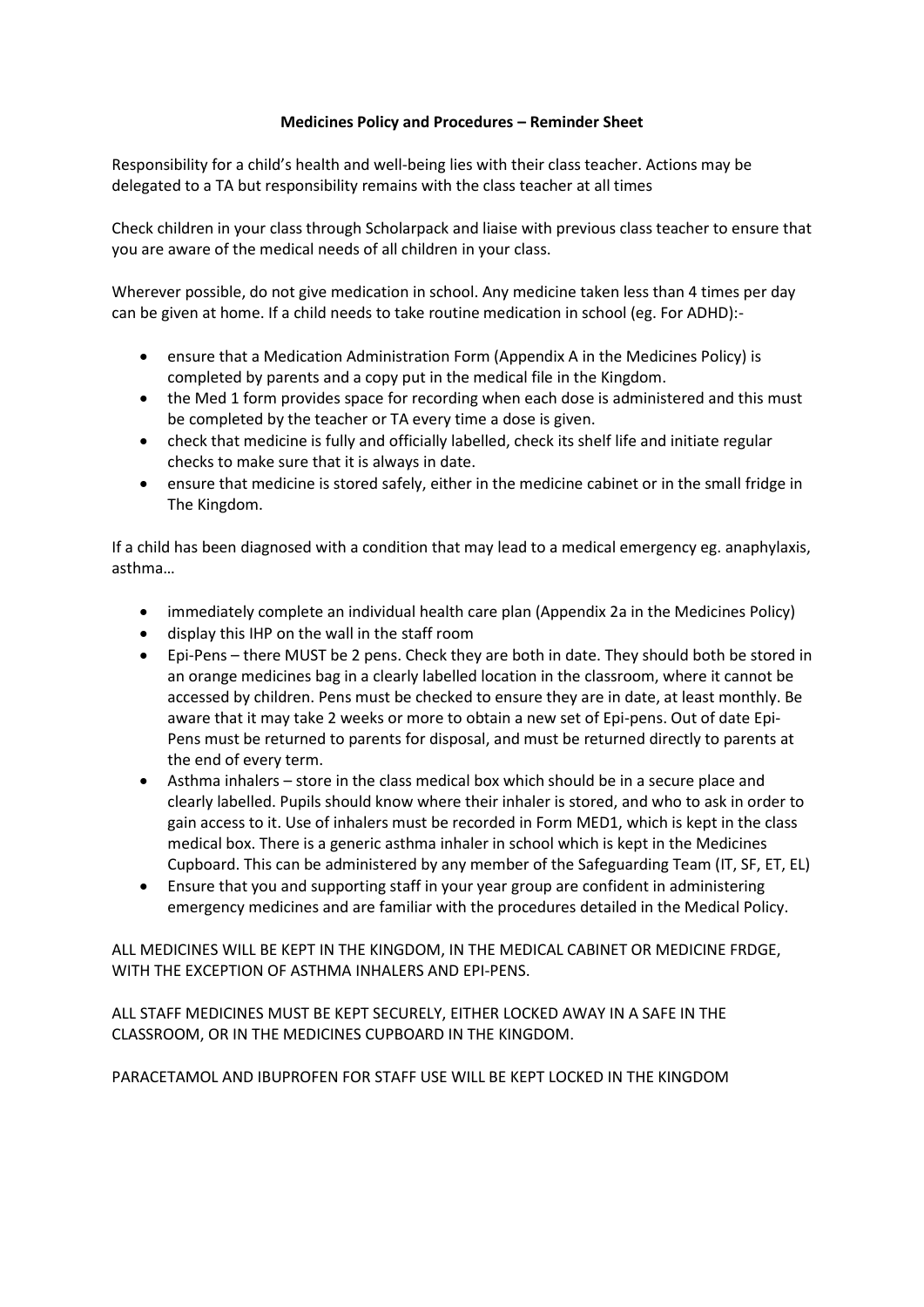# **Appendix A- Parental Agreement Form**

|                                                        | <b>Ashfield Junior School</b>                                                    |
|--------------------------------------------------------|----------------------------------------------------------------------------------|
|                                                        | <b>Medication Administration</b>                                                 |
|                                                        | Form                                                                             |
| sign this form.                                        | Ashfield Junior School will not give your child medicine unless you complete and |
| Name of child:                                         |                                                                                  |
| Date of birth:                                         |                                                                                  |
| Group/class/form:                                      |                                                                                  |
| Medical condition/illness:                             |                                                                                  |
| Medicine/s:                                            |                                                                                  |
| Name/type of medicine (as described on the container): |                                                                                  |
| Date dispensed:                                        | Expiry date:                                                                     |
|                                                        |                                                                                  |
|                                                        |                                                                                  |
| Dosage, method and timing:                             |                                                                                  |
| Special precautions:                                   |                                                                                  |
|                                                        | Are there any side effects that the school needs to know about?                  |
| Self-administration: Yes/No (delete as appropriate)    |                                                                                  |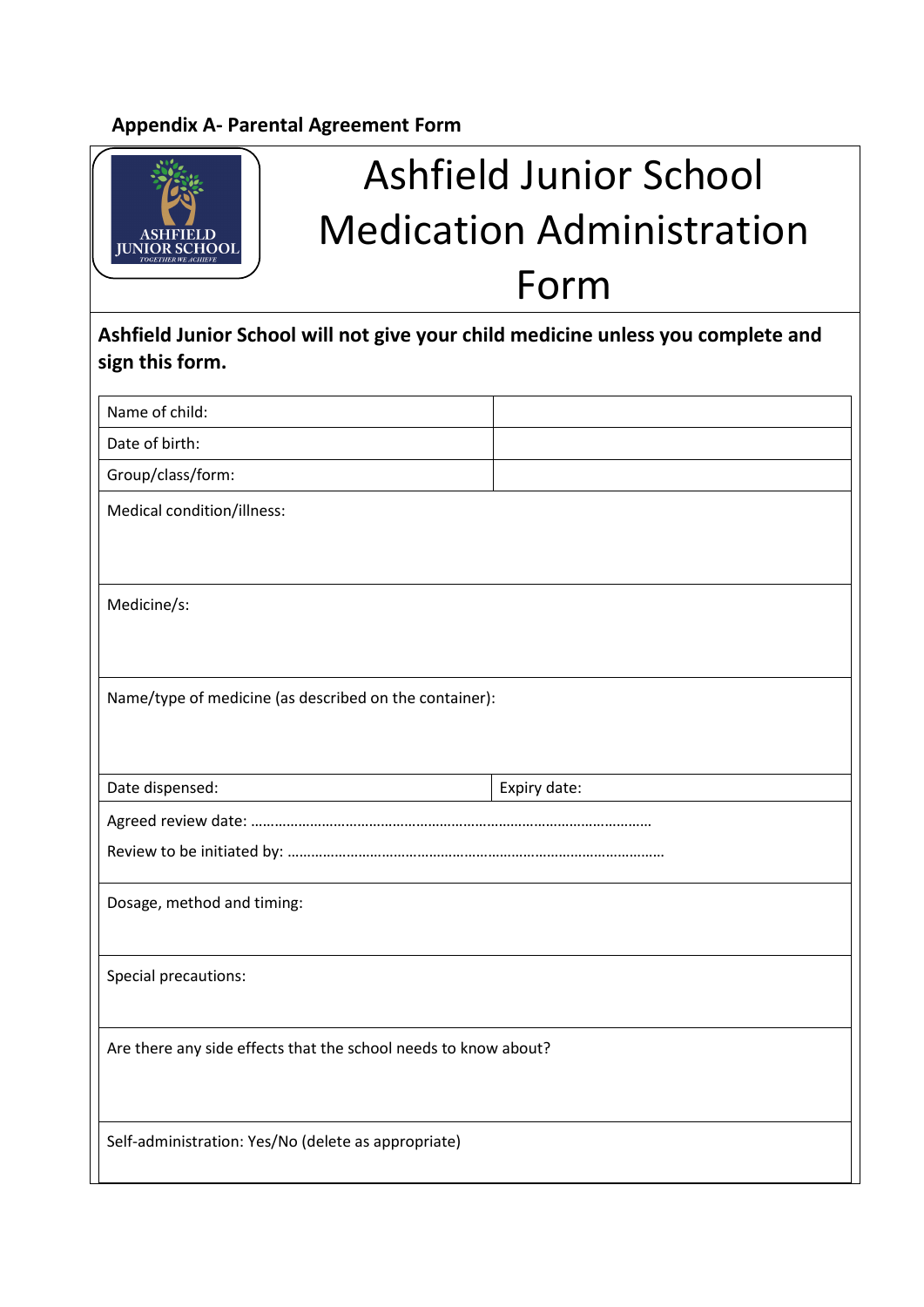

High Street, Workington, Cumbria CA14 4ES

Tel: 01900 604565 admin@ashfield-jun.cumbria.sch.uk

Head Teacher: Mrs S Frost

# **MED 1: Record of medicine administered to an individual child**

(Only to be used if the Medical Administration Form has been completed)

| <b>Name of Child</b> |  |
|----------------------|--|
| <b>Group/Class</b>   |  |

| <b>Date</b>            |  |  |  |
|------------------------|--|--|--|
| <b>Time Given</b>      |  |  |  |
| <b>Dose Given</b>      |  |  |  |
| <b>Administered by</b> |  |  |  |
| Overseen by            |  |  |  |

| <b>Date</b>            |  |  |  |
|------------------------|--|--|--|
| <b>Time Given</b>      |  |  |  |
| <b>Dose Given</b>      |  |  |  |
| <b>Administered by</b> |  |  |  |
| Overseen by            |  |  |  |

| <b>Date</b>            |  |  |  |  |
|------------------------|--|--|--|--|
| <b>Time Given</b>      |  |  |  |  |
| <b>Dose Given</b>      |  |  |  |  |
| <b>Administered by</b> |  |  |  |  |
| Overseen by            |  |  |  |  |

| <b>Date</b>            |  |  |  |
|------------------------|--|--|--|
| <b>Time Given</b>      |  |  |  |
| <b>Dose Given</b>      |  |  |  |
| <b>Administered by</b> |  |  |  |
| Overseen by            |  |  |  |

| <b>Date</b>            |  |  |  |
|------------------------|--|--|--|
| Time Given             |  |  |  |
| <b>Dose Given</b>      |  |  |  |
| <b>Administered by</b> |  |  |  |
| Overseen by            |  |  |  |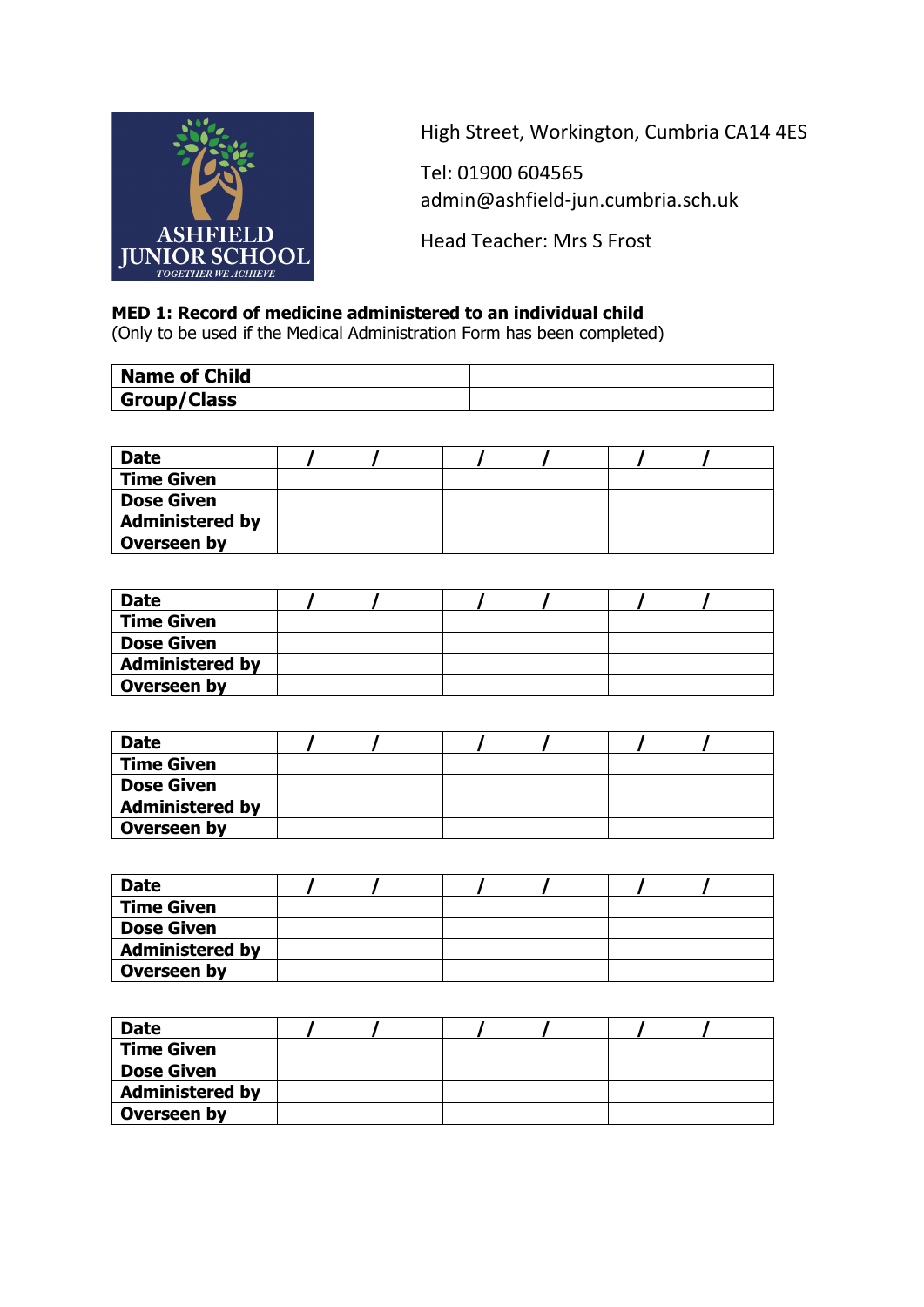

**Appendix 2**

**Supporting Pupils with Medical Conditions**

# **INDIVIDUAL HEALTHCARE PLAN (IHCP)**

| School:                    | Ashfield Junior School |                                        |                         |
|----------------------------|------------------------|----------------------------------------|-------------------------|
| Name of Child:             |                        |                                        |                         |
| Date of Birth:             |                        |                                        |                         |
| Address of Child:          |                        |                                        | Photo                   |
|                            |                        |                                        |                         |
| Gender:                    | <b>MALE/FEMALE</b>     | Class:                                 |                         |
| Date:                      | <b>Review Date:</b>    |                                        |                         |
|                            |                        | <b>Medical Diagnosis or Condition:</b> |                         |
|                            |                        |                                        |                         |
|                            |                        | <b>EMERGENCY CONTACT INFORMATION</b>   |                         |
|                            | Family Contact 1       |                                        | <b>Family Contact 2</b> |
| Relationship to Child:     |                        | Relationship to Child:                 |                         |
| Home Tel. No:              |                        | Home Tel. No:                          |                         |
| Mobile Tel. No:            |                        | Mobile Tel. No:                        |                         |
| Work Tel. No:              |                        | Work Tel. No:                          |                         |
| Clinic or Hospital Contact |                        |                                        | <b>GP Contact</b>       |
| Name:                      |                        | Name:                                  |                         |
| Contact No:                |                        | Contact No:                            |                         |
|                            |                        |                                        |                         |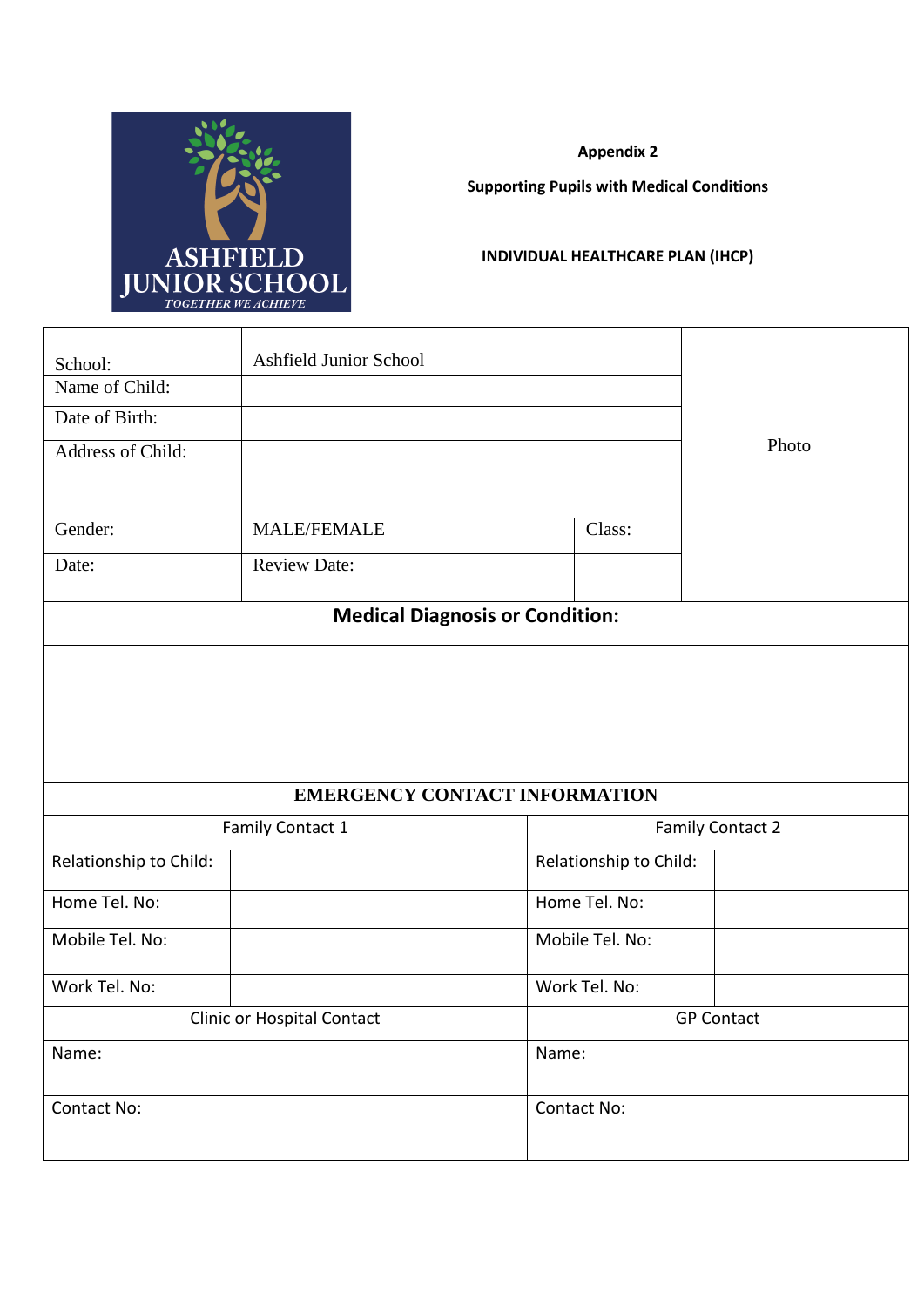| Describe the child's medical needs (e.g. details of any symptoms, triggers, signs, treatments, facilities |  |
|-----------------------------------------------------------------------------------------------------------|--|
| equipment/devices, environmental issues etc)                                                              |  |

Medicine details (e.g. name of medicine, dose, method of administration, when to be taken, side effects, contra-indications)

Agreed procedure if the medicine or procedures are refused by a child

Daily care requirements (e.g before sports activities, at lunchtime ect)

Arrangements for educational visits or other activities outside the normal timetable

Describe what constitutes and emergency and the action to take if this occurs. Permission held to administer salbutamol in an asthma emergency YES NO N/A

Who is responsible in an emergency (Please state if different for different activities e.g off site)

Arrangements for educational visits or other activities outside the normal timetable

| Plan developed with (child, parent, healthcare professional, school staff) |                  |                               |       |  |  |  |
|----------------------------------------------------------------------------|------------------|-------------------------------|-------|--|--|--|
| <b>Print Name</b>                                                          | <b>Signature</b> | <b>Relationship to child:</b> | Date: |  |  |  |
|                                                                            |                  |                               |       |  |  |  |
|                                                                            |                  |                               |       |  |  |  |